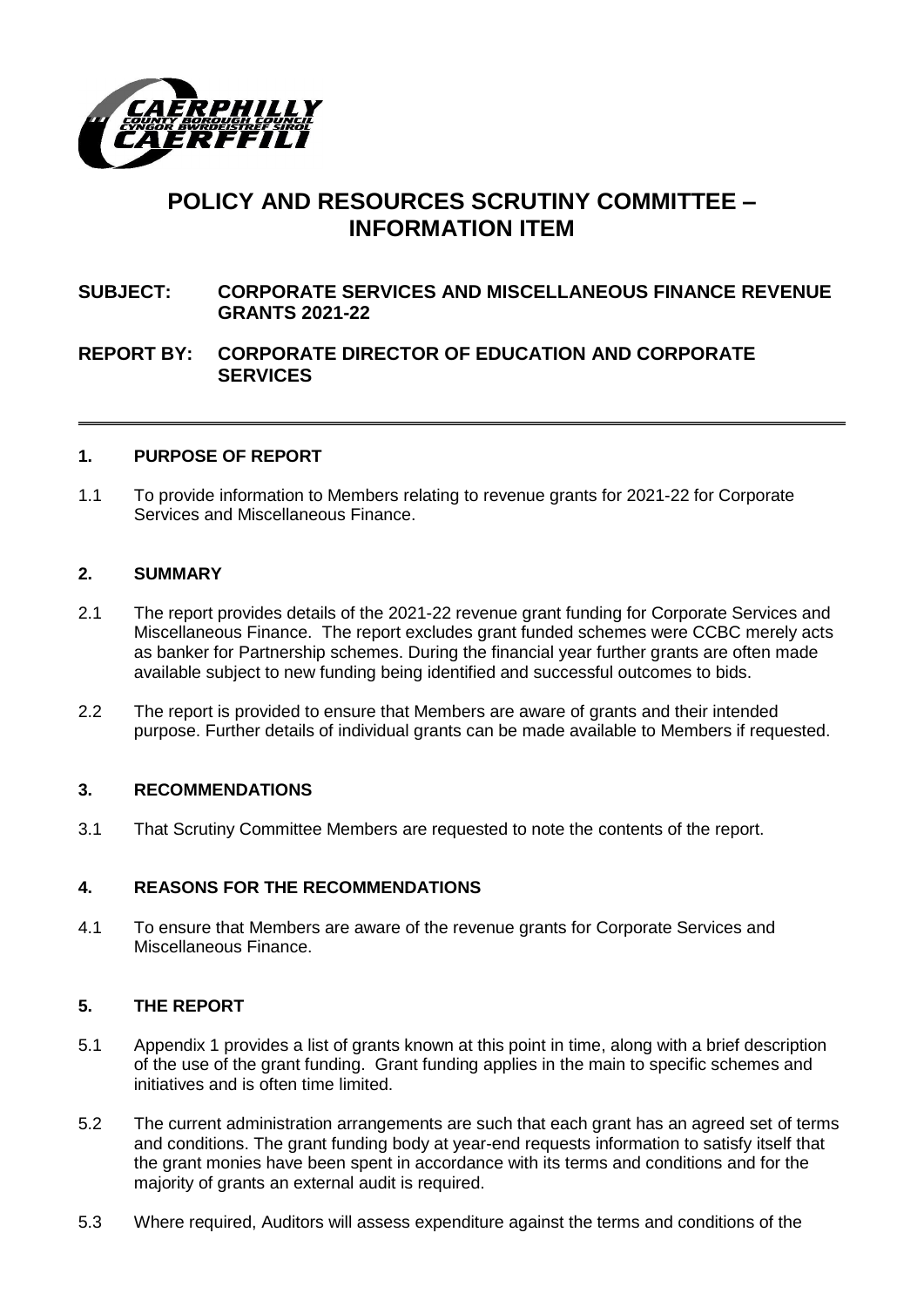grant. This assessment would normally comprise a random sample of spend, followed by an in-depth scrutiny of the sampled items. This could involve ensuring proper procurement processes have been adhered to and confirming spend complies with the conditions of the grant. Any issues identified will be investigated; this could lead to a need to review a larger sample of expenditure. The External Auditors produce a report annually summarising any issues that have come to light during their audit of the Authority's grants.

## **6. ASSUMPTIONS**

6.1 As identified throughout this report.

## **7. SUMMARY OF INTEGRATED IMPACT ASSESSMENT**

7.1 An IIA is not necessary for this Information Only Report.

## **8. FINANCIAL IMPLICATIONS**

8.1 Grant funding levels can change leading to uncertainty of funding. The majority of grants are subject to external audit and the expenditure must comply with the grant terms and conditions. Failure to comply may result in a qualification of the grant by the External Auditors, which could result in the clawback of the grant funding.

## **9. PERSONNEL IMPLICATIONS**

9.1 Grant funded posts may be at risk if the funding is withdrawn. Wherever possible this risk is mitigated through fixed-term appointments to grant funded posts.

## **10. CONSULTATIONS**

10.1 This report has been sent to the Consultees listed below and all comments received are reflected in this report.

# **11. STATUTORY POWER**

- 11.1 Local Government Act 1972 and 2003 and the Council's Financial Regulations.
- Author: D. Roberts Interim Finance Manager (Corporate & Communities). [roberda@caerphilly.gov.uk](mailto:roberda@caerphilly.gov.uk) Tel: 01443 863342 Consultees: R. Edmunds, Corporate Director for Education & Corporate Services. S. Harris, Head of Financial Services & S151 Officer. R Tranter, Head of Legal Services L Donovan, Head of Peoples Services L Lucas, Head of Customer & Digital Services C Harrhy, Chief Executive Lesley Allen, Principal Accountant, Housing. D Street, Corporate Director Social Services Mark S Williams, Corporate Director for Economy & Environment M. Williams, Interim Head of Property S. Richards, Head of Education Planning and Strategy. Southcombe, Finance Manager Corporate Services. Cllr E. Stenner, Cabinet Member for Finance, Performance & Customer Service